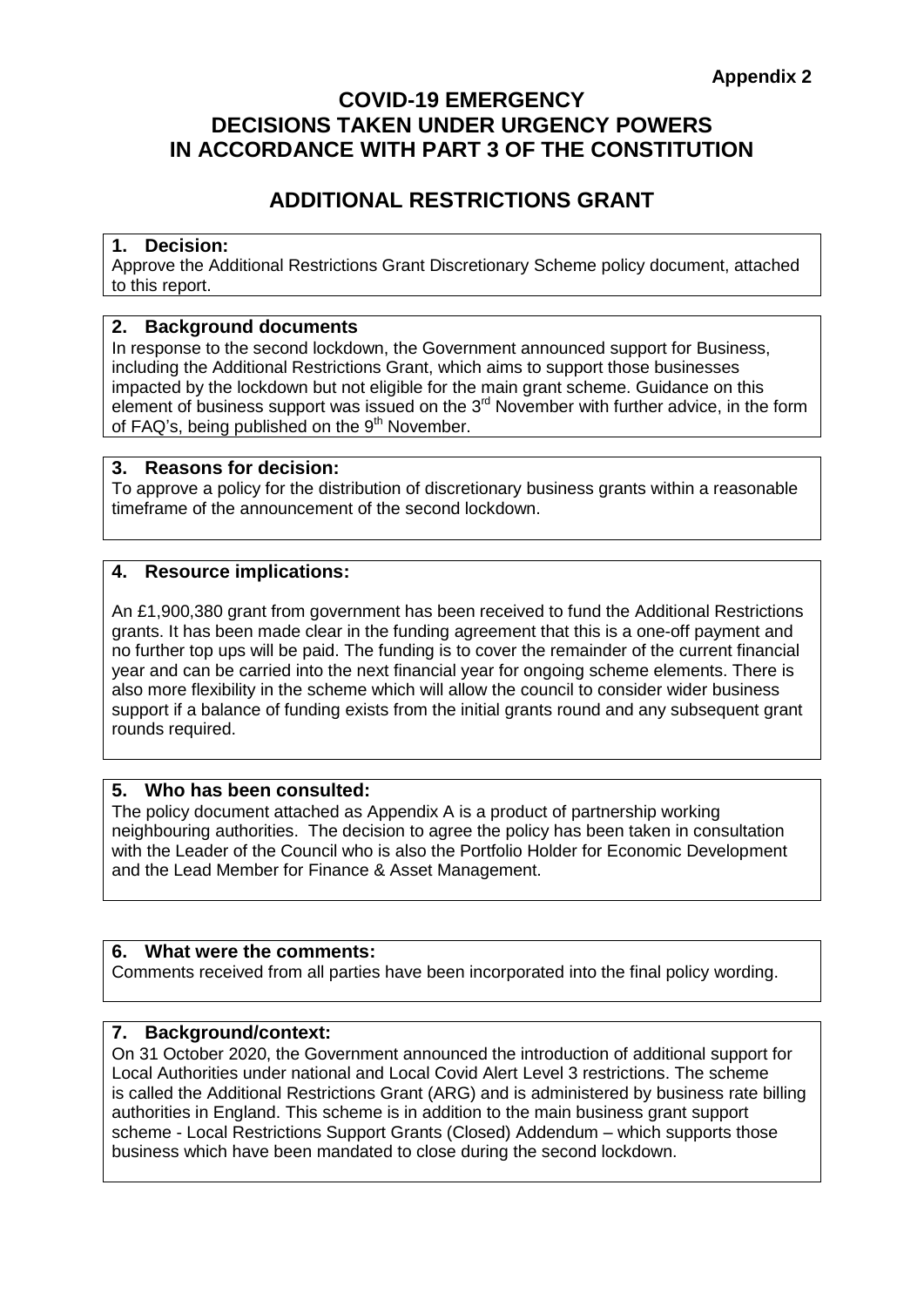#### **8. Alternative options considered and why they were rejected:**

Directive from Government to put in place an Additional Restrictions grants scheme. The policy document aims to capture as many businesses impacted by lockdown restrictions as possible within the financial envelope provided and thus has selected eligibility criteria to allow this. The policy also mirrors the level of support offered in the main scheme so as to be consistent and fair.

#### **9. Risk analysis:**

Limited financial risk given the grant award made by Government. This and the main scheme will cover a large proportion of business within the Borough that have been impacted by CV19 therefore mitigating the reputational risk. Given the timeframe associated with the grant, there will be opportunity to consider further additions to the policy and wider business support. The opening of this grant scheme will be two weeks after the opening of the main scheme to mitigate the risk of the staffing resource being overwhelmed by applications.

#### **10. Any other relevant considerations:**

**None** 

#### **11. Chief Executive/CE authorising decision:**

Mike Dawson

#### **12. Title of Officer completing report:**

Head of Finance & Asset Management

#### **13. Date:**

13<sup>th</sup> November 2020

Appendix A – Additional Restrictions Grants Scheme Policy.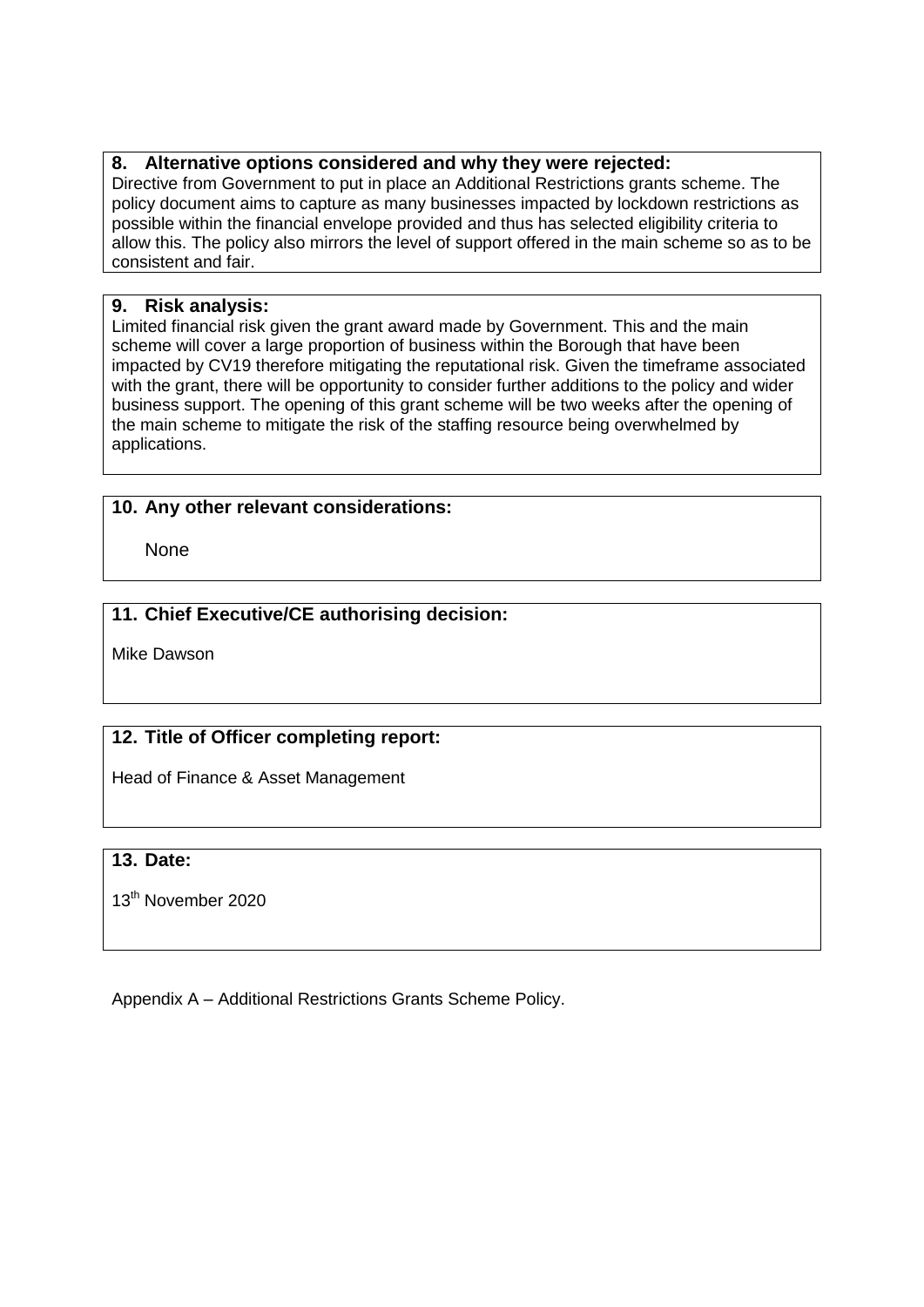

# **Tewkesbury Borough Council National – Additional Restrictions Grant Discretionary Scheme**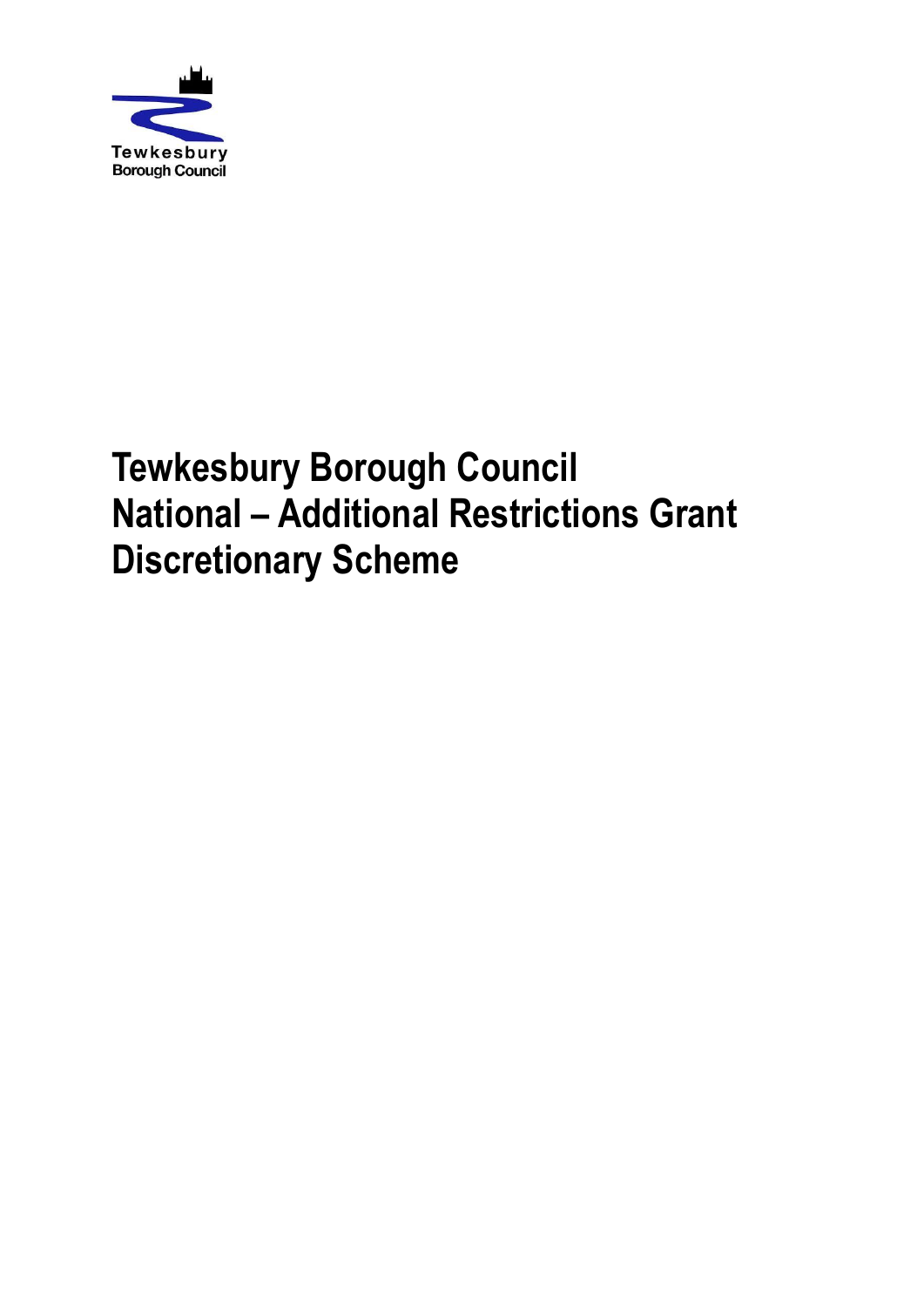#### **Version Control**

| Version | Version date | Revised by | Description    |
|---------|--------------|------------|----------------|
|         |              |            |                |
| 2       |              |            |                |
| 3       |              |            |                |
| 4       | 16.11.20     | E Harley   | Final approved |
| 5       |              |            |                |
| 6       |              |            |                |
|         |              |            |                |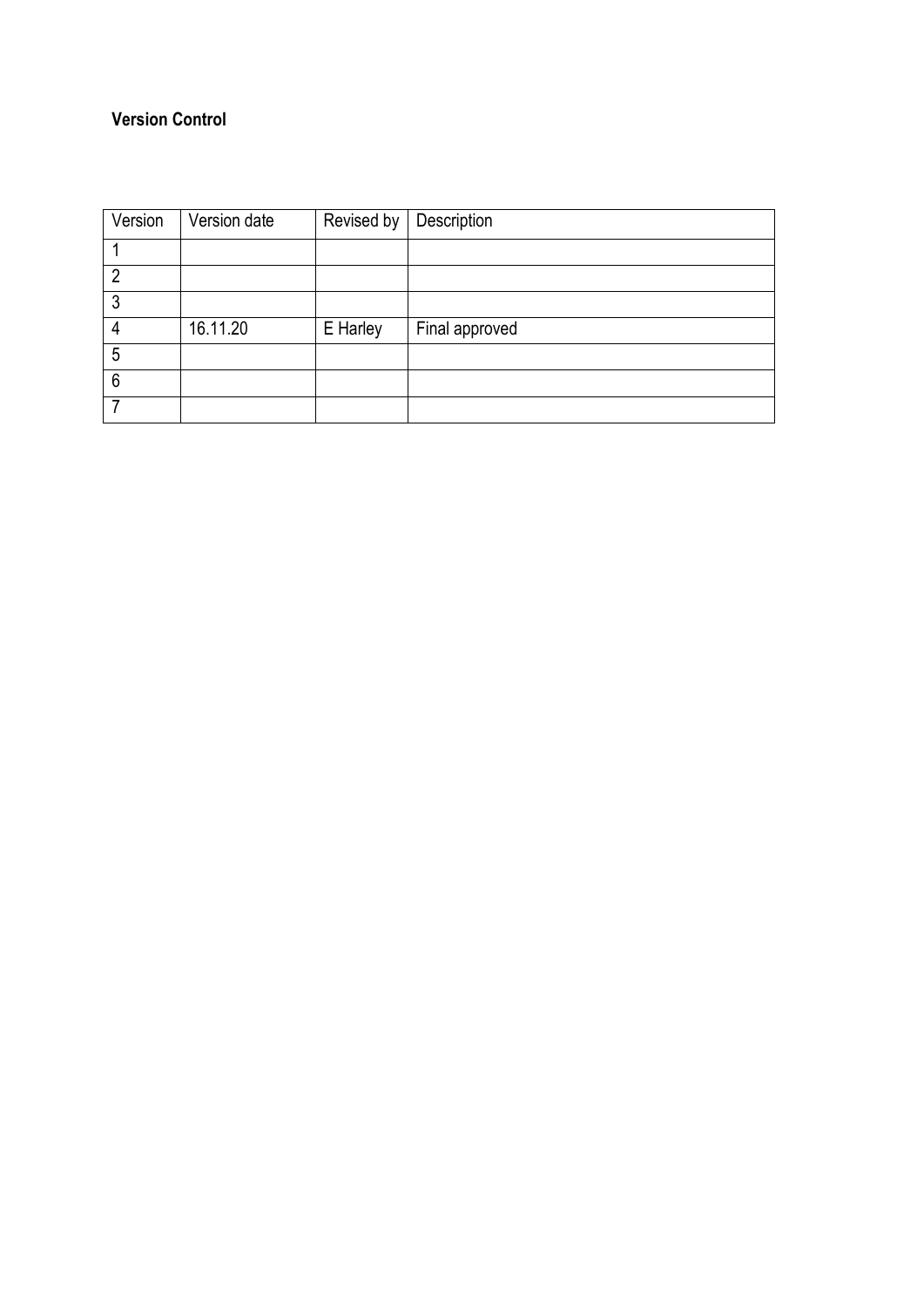# **Contents**

| 1.0         |                |  |
|-------------|----------------|--|
| 2.0         |                |  |
| 3.0         |                |  |
| 4.0         |                |  |
| 5.0         |                |  |
| 6.0         |                |  |
| 7.0         |                |  |
| <u>8.0</u>  |                |  |
| 9.0         |                |  |
| 10.0        |                |  |
| 11.0        |                |  |
| 12.0        |                |  |
| <u>13.0</u> |                |  |
| 14.0        |                |  |
| 15.0        | Post Assurance |  |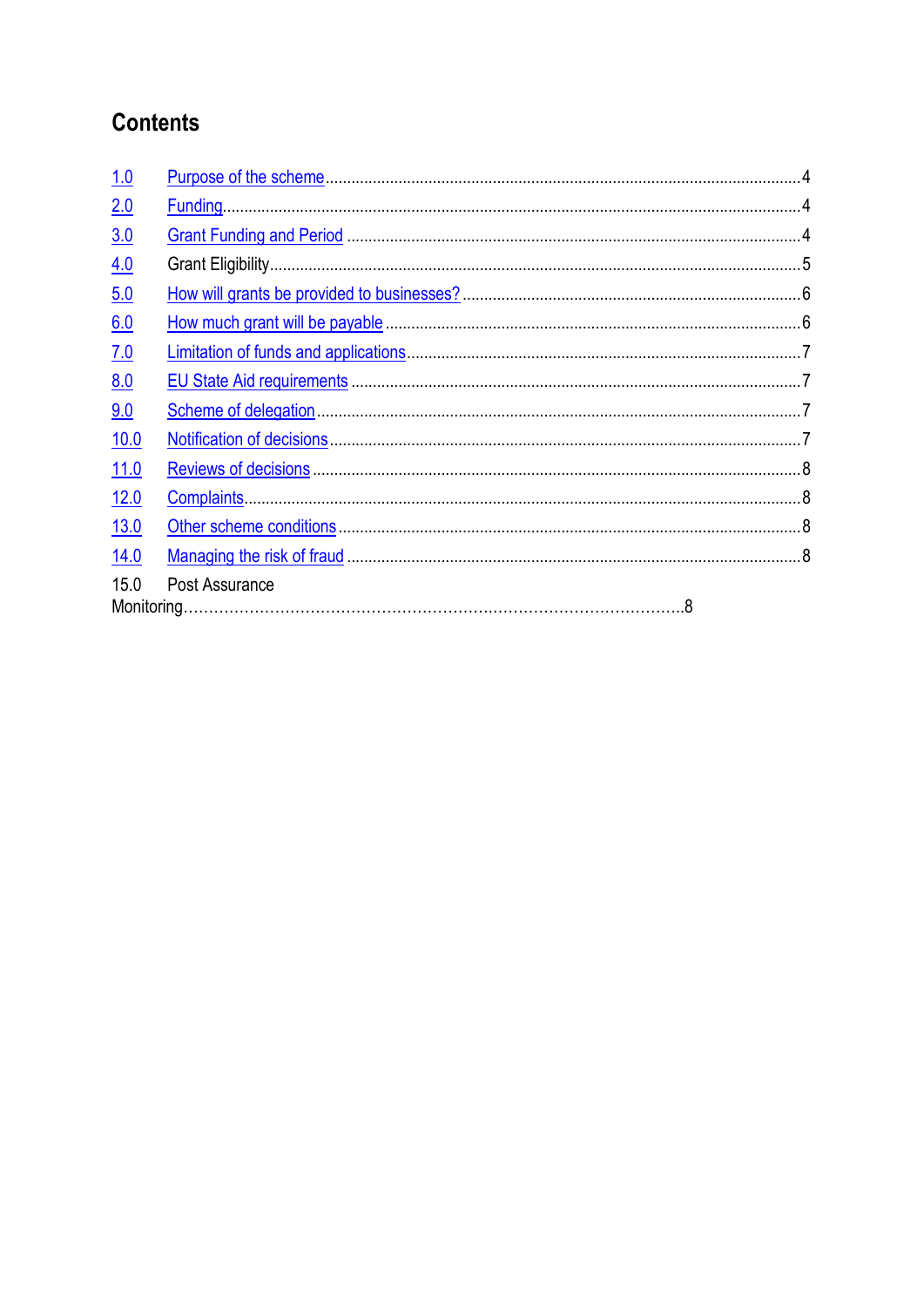## <span id="page-5-0"></span>**1.0 Purpose of the scheme**

- 1.1 The purpose of this document is to determine eligibility for a payment under the Council's Additional Restrictions Grant (ARG).
- 1.2 The new grant scheme has been developed in response to the ARG guidance provided to local authorities by the Department for Business, Energy and Industrial Strategy (BEIS) issued on 3 November 2020. This guidance sets out circumstances whereby a grant payment **may** be made by the Council to a business which does not qualify for the national 'Local Restrictions Support Grant Schemes'.
- 1.3 Whilst the awarding of grants will be at the total discretion of the Council, the BEIS has set down criteria which must be met by each business making an application for a discretionary grant. The Department has also indicated the types of business which should be given priority.
- 1.4 This document sets out the criteria which BEIS has provided to the Council to determine eligibility for this discretionary grant scheme. It also outlines the approach the Council will take in determining whether an award should be paid or not.

# <span id="page-5-1"></span>**2.0 Funding**

- 2.1 The Government has provided the Council with funding to cover all national restrictions imposed upon the Borough within financial year 20/21. The Council can still make payments from any of the remain funding until 31 March 2022. The primary use of these monies is to provide discretionary grants to as many eligible businesses as possible, however the Council's expenditure cannot exceed the allocated funding. Any unspent monies, at the end of the imposition of national restrictions will be used towards wider business support activities within the Borough as agreed by the Council.
- 2.2 The Council will limit the total awards to the level of funding available from Government.

# <span id="page-5-2"></span>**3.0 Grant Funding and period**

- 3.1 The Government, whilst wanting Councils to exercise their local knowledge and discretion, expect the funding provided to help those businesses which – while not legally forced to close – are nonetheless severely impacted by the restrictions.
- 3.2 A business is excluded from the grant funding if:
	- a) The business is in administration, insolvent or has been struck off the Companies House register
	- b) The business has exceeded the permitted state aid threshold. The ARG counts towards the total de minimis limit a business can receive over a 3-year period which is €200,000. If a business has reached this threshold it may still be entitled to the funding under the COVID-19 Temporary Framework. The limit for this framework is €800,000.
	- c) The business fails to meet the criteria or fails to provide the Council with sufficient information to determine whether it meets the criteria, it will not be awarded an Additional Restrictions Grant.
	- d) The Business is entitled to receive a grant under the Local Restrictions Support (Closed) Addendum Grant is not eligible for a grant under the ARG.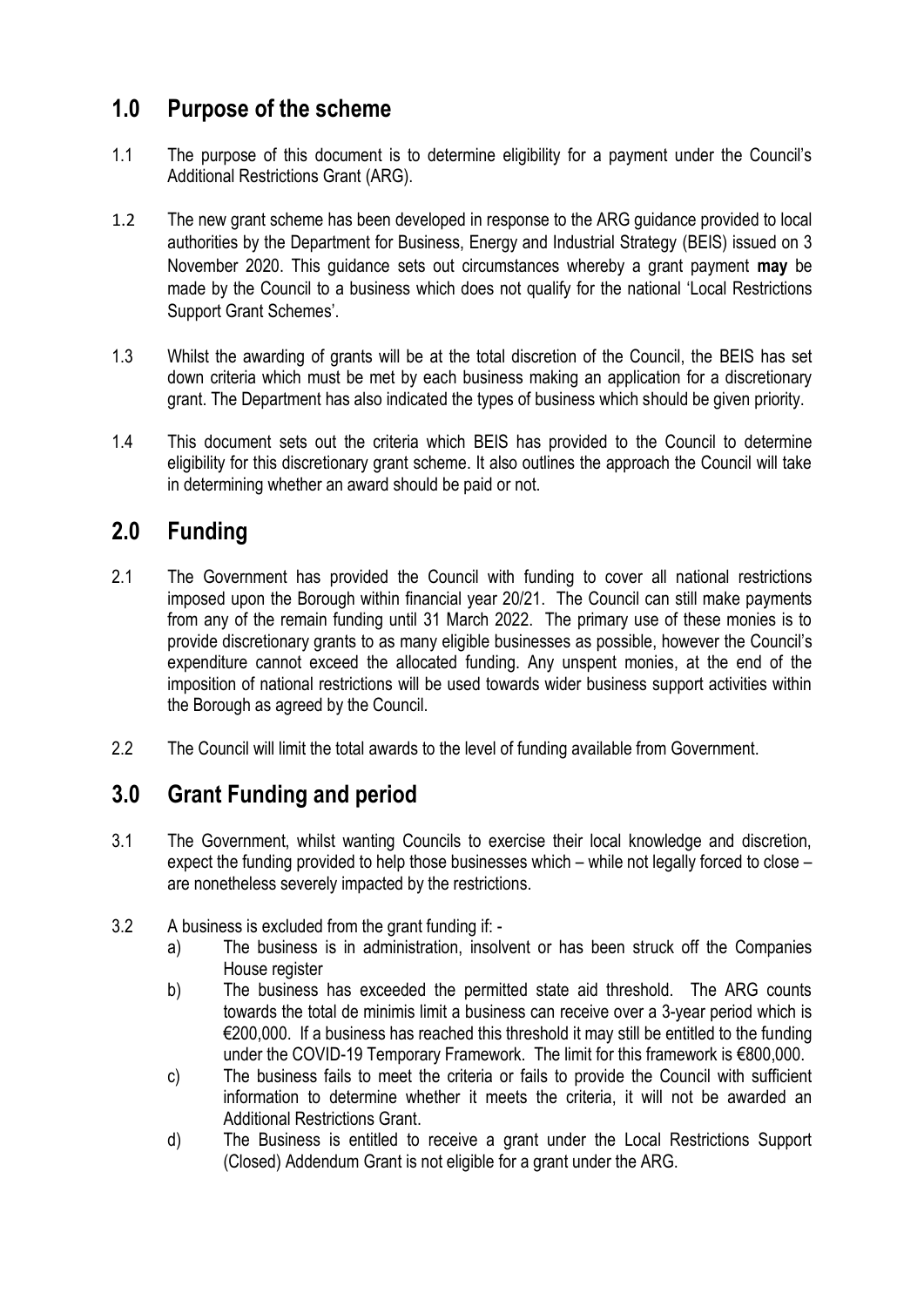- e) A business will not receive funding if its substantive operational activities are undertaken online.
- f) Self-employed persons who are eligible for the Self-Employed Income Support Scheme (SEISS) and do not have fixed property costs, for example rent, are not eligible for ARG.
- 3.3 The grant is a one-off payment and an online grant application can be made from 10am, Monday 23 November 2020 to midnight, Wednesday 2 December 2020.

## <span id="page-6-0"></span>**4.0 Grant Eligibility**

- 4.1 The Council has established the eligibility criteria based on Government guidelines and with the aim to support local businesses within the borough of Tewkesbury. The criteria are as follows (you must meet at least one of these to be eligible): -
	- Businesses which supply the retail, hospitality and leisure sectors
	- Businesses in the events sector or who supply the events sector
	- Businesses who have been forced to close due to circumstances beyond their control
	- Businesses who have been severely impacted by the national restrictions in place from 5 November 2020 to 2 December 2020.
- 4.2 Businesses must demonstrate a local connection to the borough of Tewkesbury, either by being on the Council's business rating list or the registered address of the business is within the borough. It might only be a residential address for a sole trader or partnership. Simply trading within the Borough of Tewkesbury is not sufficient to demonstrate a local connection.
- 4.3 Businesses must have been trading up to 4 November 2020 and will continue to trade after the restrictions have been lifted.
- 4.4 Businesses must be able to demonstrate that they have suffered financial loss as a result of the national restrictions.
- 4.5 Businesses must have fixed costs that are attributed to the business and that will be incurred through the lock down period 5 November 2020 to 2 December 2020. Costs excluded for eligibility purposes are residential property costs such as domestic mortgages and rents.
- 4.6 Business must be registered with HM Revenue and Customs (HMRC) for tax purposes (for sole traders and partnerships this means they must be registered for self -assessment purposes).
- 4.7 The types of evidence required to support the eligibility criteria are:
	- Bank Statements which cover the last 3 months. The statements should detail Bank Account Name, Address, Sort Code, Account Number and highlight transactions that support business costs.
	- HMRC latest self-assessment tax return, VAT registration reference (if applicable)
	- Financial Accounts/Records most recent annual accounts, and income/expenditure data (this could be from an accounting or manual system)
	- Customer data list of business customers and event bookings.
	- Lease/rent agreements and Title Deeds documentation that demonstrates the business connection to a property located within the borough of Tewkesbury and the annual rent.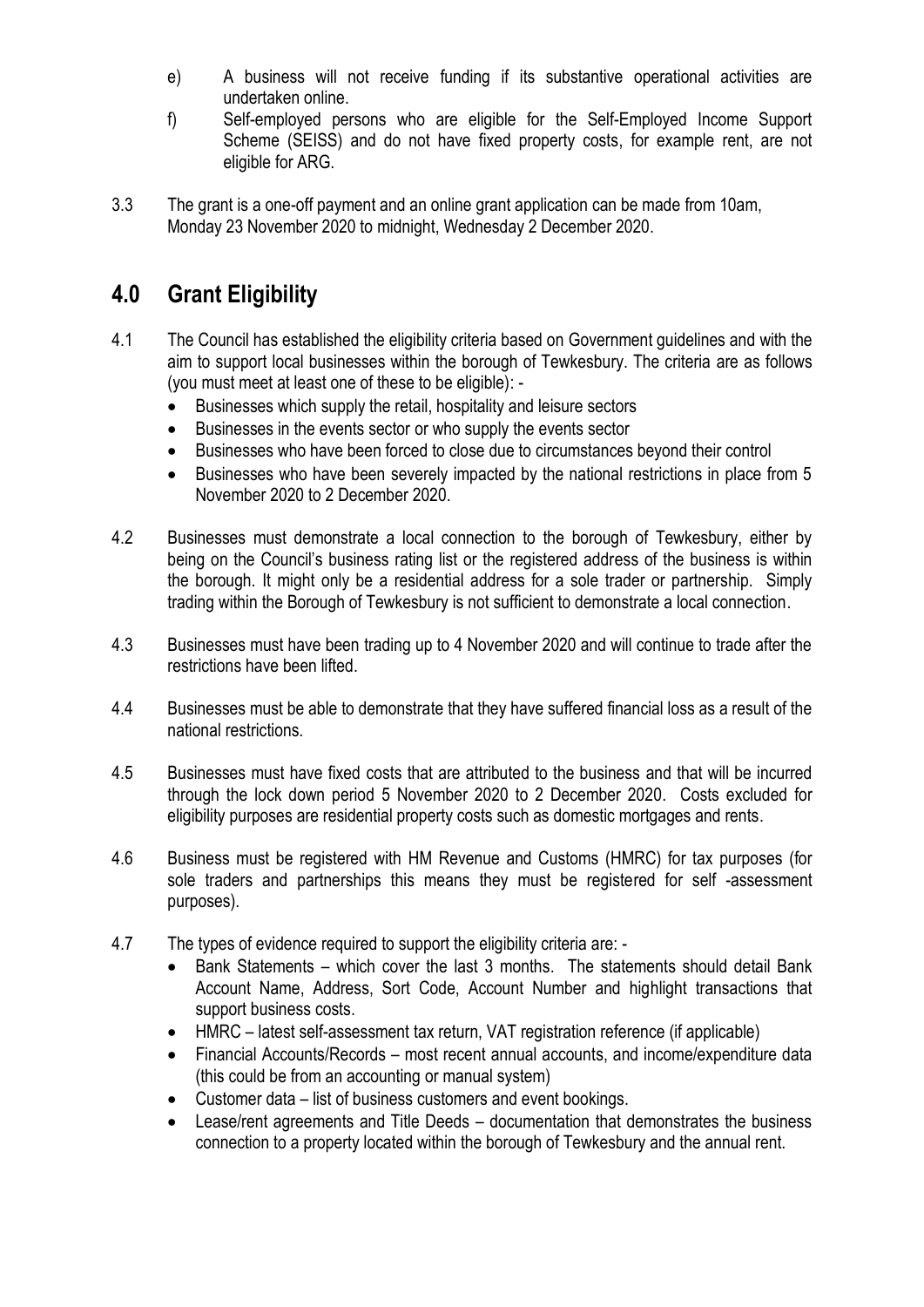Business costs – business costs are defined as business loans provided by an approved lender (excluding those provided through Government backed schemes), business rent, commercial mortgage, business equipment and maintenance costs, insurance, utilities, and licences. Such payments must continue to be incurred during the national restrictions' lockdown period.

The above is not an exhaustive list and the applicant should provide as much information as possible to support their application. The Council reserves the right to request further information from the applicant as required in order to make a grant determination.

## <span id="page-7-0"></span>**5.0 How will grants be provided to businesses?**

- 5.1 The Council is fully aware of the importance of grants to assist businesses and support the local community and economy. The Additional Restrictions Grant scheme will offer a lifeline to businesses affected by the national lockdown restrictions.
- 5.2 In all cases, an online application form **is** required, and this can be completed on-line at the Council's website:<https://covid19.tewkesbury.gov.uk/national-restrictions-grants> If the requested information is not provided with the application form, the application may be deemed invalid. The Council may ask for supplementary information. If this is not provided as requested the application may also be deemed invalid.
- 5.3 An application for an Additional Restrictions Grant is deemed to have been made when a duly completed application form is received via the Council's online application form.
- 5.4 The Department for Business, Energy & Industrial Strategy (BEIS) has issued a guidance document which will be used in administering the scheme along with any updated versions and supplementary guidance.

# <span id="page-7-1"></span>**6.0 How much grant will be payable**

- 6.1 Grant values payable are as follow:
	- A) A self-employed person who has no fixed property costs £1,334 one off payment for each business
	- Or

| , ب                                                          |                                                                     |
|--------------------------------------------------------------|---------------------------------------------------------------------|
| Businesses that have a rateable value (RV) or annual<br>rent | <b>Grant Value and Terms</b>                                        |
| £15,000 or under                                             | Property on business rating list - 1 grant for each<br>hereditament |
|                                                              | Property not on the rating list $-1$ grant per business             |
|                                                              | £1334                                                               |
| £15,001 - £50,999                                            | Property on business rating list - 1 grant for each<br>hereditament |
|                                                              | Property not on the rating list $-1$ grant per business             |
|                                                              | £2,000.                                                             |

B)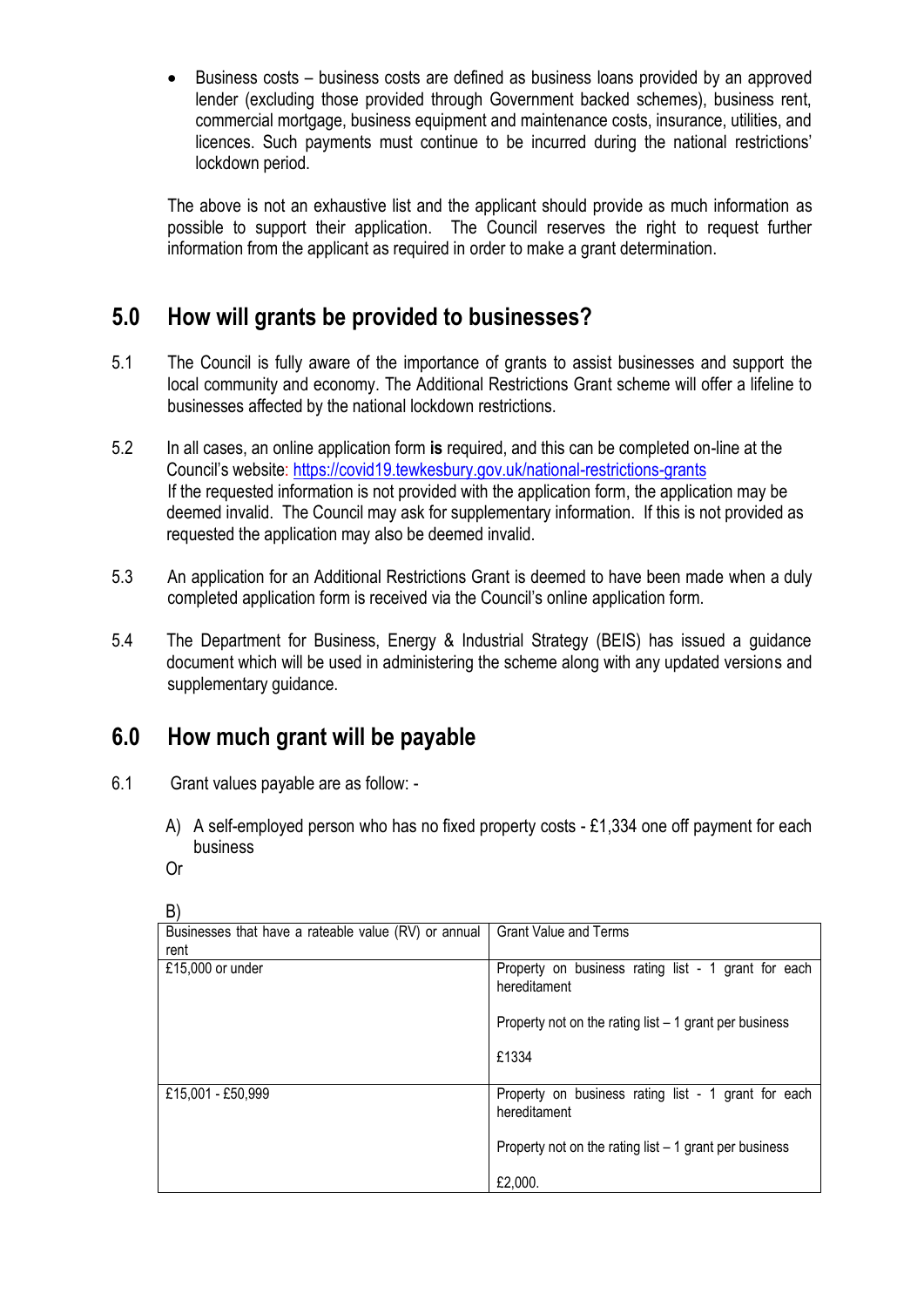| £51,000 or over | Property on business rating list - 1 grant for each<br>hereditament |
|-----------------|---------------------------------------------------------------------|
|                 | Property not on the rating list $-1$ grant per business             |
|                 | £3,000                                                              |

6.2 The Council reserves the right to alter the level of grant awarded where the number of successful applications received exceeds the level of funding available.

## <span id="page-8-0"></span>**7.0 Limitation of funds and applications**

- 7.1 All monies paid through the Additional Restrictions Grant scheme will be funded by Government and paid to the Council under S31 of the Local Government Act 2003. However, as mentioned in Section 2, the funds are limited and, as such, the Council is not able to award a grant where funds are no longer available.
- 7.2 In order to fairly administer the scheme, the Council has decided that awards will be determined as follows:
	- (a) Any businesses wishing to claim should complete the necessary form on the Council's website as shown in paragraph 5.2. This will also include the provision of such evidence as required by the Council;
	- (b) All claims will be made online;
	- (c) Applications will be validated before assessment commences. An application is considered valid when all supporting evidence has been received in order to assess against the grant criteria. Due to the wide reach of this scheme we aim to make all payments to businesses before Christmas.

## <span id="page-8-1"></span>**8.0 EU State Aid requirements**

- 8.1 Any Additional Restrictions Grant is given as aid under the Temporary Framework for State aid measures to support the economy in the current COVID-19 outbreak as published on 19 March 2020. This means that businesses receiving support under these provisions can receive up to €800,000 in aid over three years (being the current and the previous two years).
- 8.2 Any grant awarded is required to comply with the EU law on State Aid. This will involve the applicant declaring to the Council if they have received any other de minimis State aid or aid provided under the EU Commission Covid-19 Temporary Framework.

## <span id="page-8-2"></span>**9.0 Scheme of delegation**

- 9.1 The Chief Executive in consultation with the Lead Member for Economic Development and Promotion and the Lead Member for Finance and Asset Management has approved this policy under urgency powers.
- 9.2 Officers of the Council will administer the scheme and the Lead Member for Economic Development and Promotion, the Lead Member for Finance and Asset Management and Chief Executive are authorised to make technical scheme amendments to ensure it meets the criteria set by the Council and, in line with Government guidance.